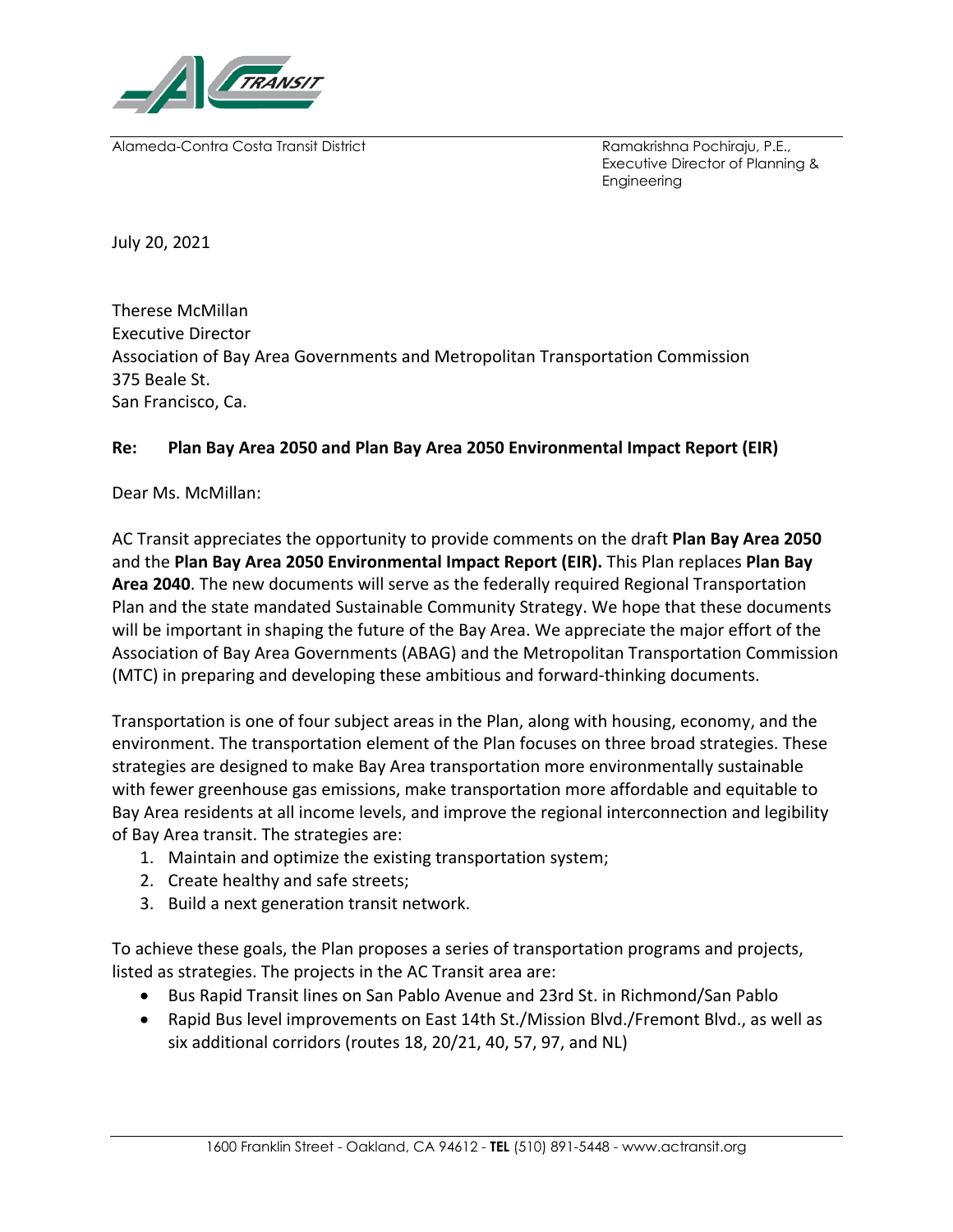The Plan also supports \$3.76 billion of frequency and other improvements over 30 years for 12 AC Transit corridors. AC Transit's Bay Bridge corridor would be newly served by "Rex" (Regional Express service) between Oakland and Redwood City, and between Vallejo and SFO Airport. There is a regionwide program to operate and maintain existing transit, restored to 2019 levels by 2035.

The plan creates a regional set-aside for enhancements in any mode in equity priority (low income) communities. Portions of Richmond, Oakland, and Hayward are the largest equity priority communities in the AC Transit district. Other programs would benefit AC Transit, particularly the implementation and expansion of express lanes on I-80 and I-580. Other Plan elements which would affect AC Transit include Seamless Mobility Enhancements and a Regional Fare Policy. The Plan includes \$81 billion for regional rail projects such as a second transbay rail line, and the Valley Link project from the San Joaquin Valley.

AC Transit supports the Plan's goal of restoring local transit service. However, we believe that 2035, fourteen years from now, is too long a timeframe for restoring transit. Over that period, AC Transit would permanently lose many transit riders. We would also note that, in many parts of the Bay Area, transit service in 2019 was inadequate.

One of the largest allocations in the Plan is for various regional rail projects. We understand that strategic, cost-effective expansion of the Bay Area's regional network could be useful. However, we do not think that the case has been made for all of the rail proposals in the Plan. Some funding could be reallocated to buses and other services which could come into service more quickly.

We are particularly concerned about the proposal for "Group Rapid Transit" across the Dumbarton Bridge corridor. Group Rapid Transit (sometimes called Personal Rapid Transit) is still an untested mode, which has not been implemented despite decades of consideration in the U.S. Group Rapid Transit provides neither the point-to-point flexibility of buses nor the high capacity capability of well targeted rail. The Dumbarton corridor was experiencing severe congestion before the pandemic and it is likely to experience that congestion again. There are many agencies working in the Dumbarton corridor and a well-coordinated, multi-county program of transit improvements is urgently needed there.

Capitol Corridor staff has suggested that the project for an inline bus station on State Route 84 at the Ardenwood park and ride be made a separate project from South Bay Connect. They have also suggested that MTC, Capitol Corridor, and AC Transit be listed as joint sponsors for the new project. We agree with these proposals.

We have been participating in MTC's projects for improved transit connectivity (seamlessness) and fare integration. We certainly support these efforts. Our consistent concern has been that regional seamlessness could come at the expense of lost local service (or connectivity). We believe this is a serious concern, since much of the advocacy around seamless transit has been supporting long regional trips. Local losses of service would be particularly ironic given MTC's